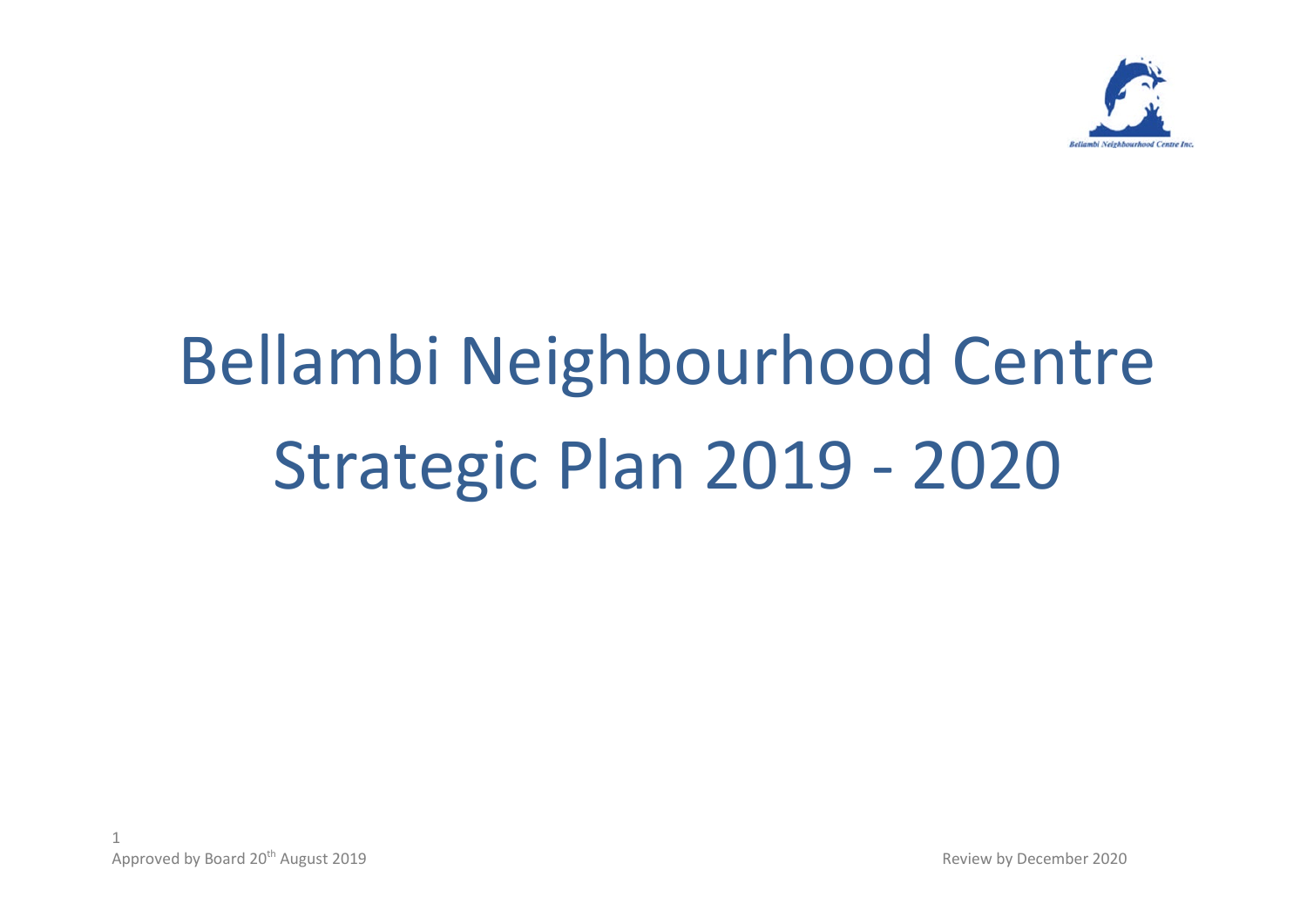

# **Vision** (Our hope for the future)

A place that supports the people within the community to make informed choices for their future and to connect people together to support each other to reach their full potential.

## **Mission** (How does BNC contribute to the vision?)

Be part of Collective Impact – bringing together people from different sectors to address complex social issues

Take affirmative action towards disadvantaged groups and people.

Be a safe place for people to learn, contribute, connect and play.

# **Values**(How will we act?)

Engage with community to assess our local community's needs and respond to them

Promote community based decision making and planning

Improve the quality of our service

Act with honestly and integrity

Be fair and equitable

#### Encourage teamwork and co-operation to build strength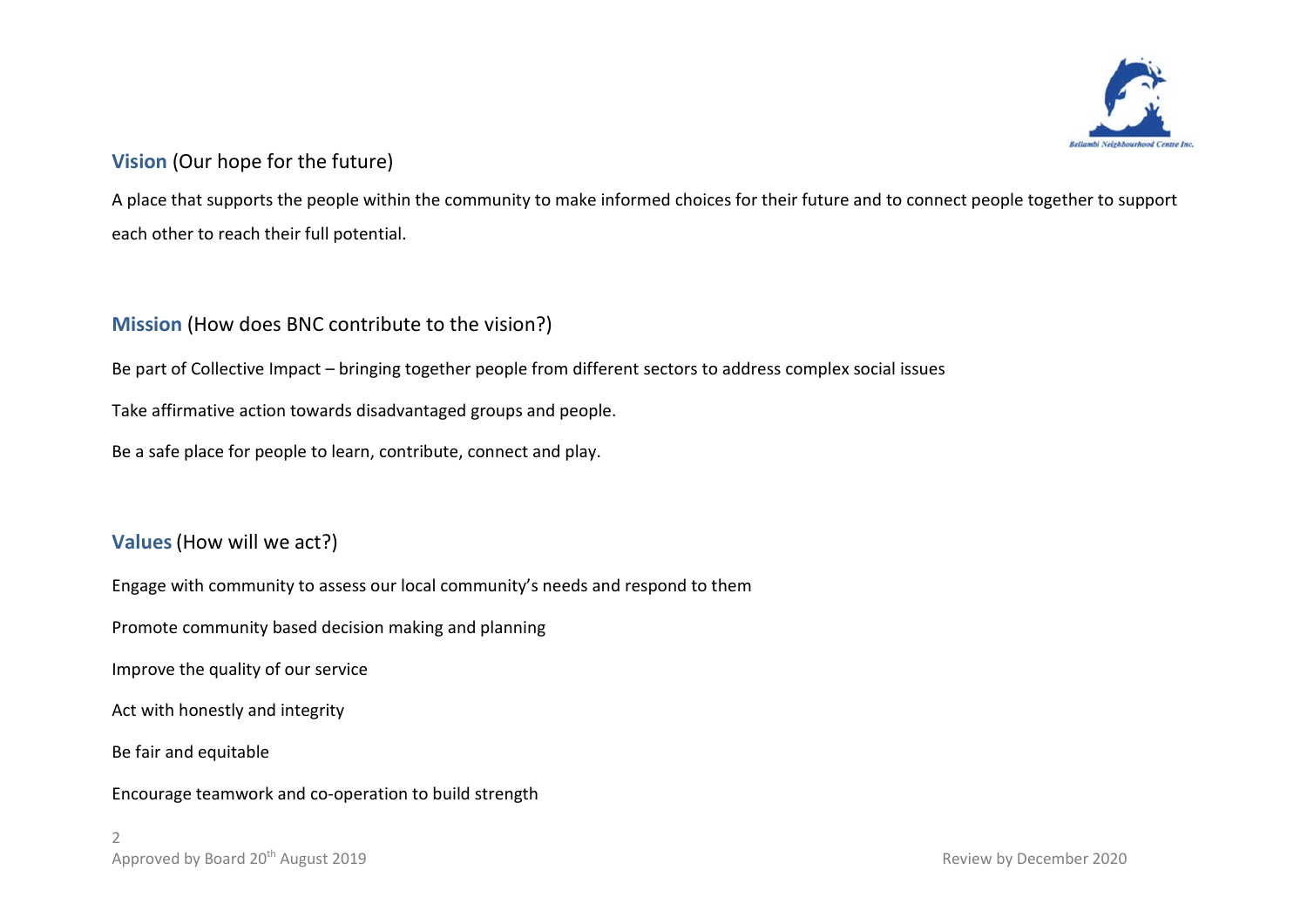

# **Strategic priorities** (What will we concentrate on?)

A safe and welcoming place that enhances community spirit and celebrates the positive.

A service that supports building strong connections within community, between community and services, and between services and services

A Board and staff that focus on sustainability through proactive decision-making and innovations that will minimize negative impact and maintain a balance between ecological resilience, economic stability, and cultural vibrancy.

A service that addresses social sustainability within the community by cultivating local talents and skills, and by [empowering](https://en.wikipedia.org/wiki/Empowerment) people in their own and their communities decision making.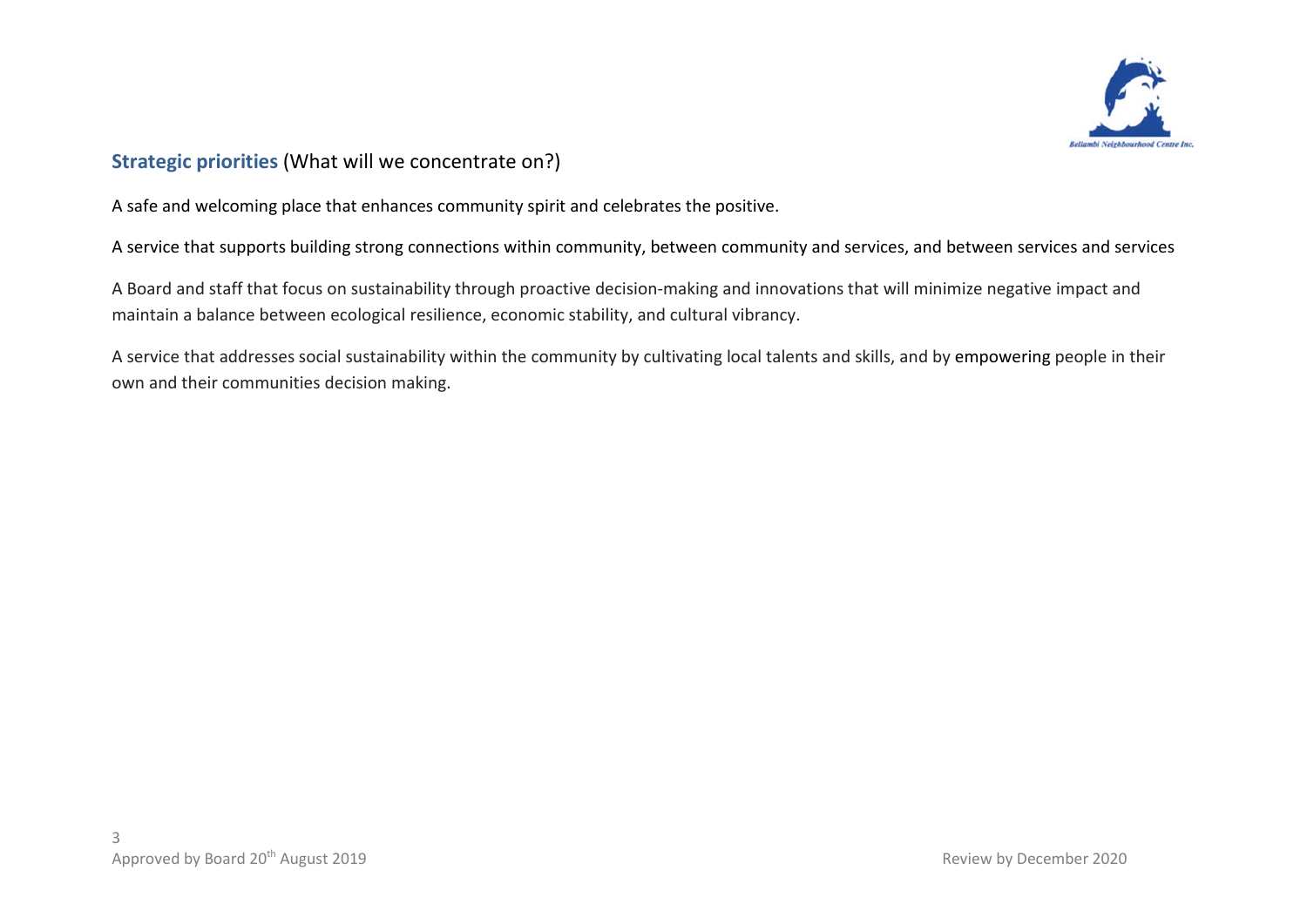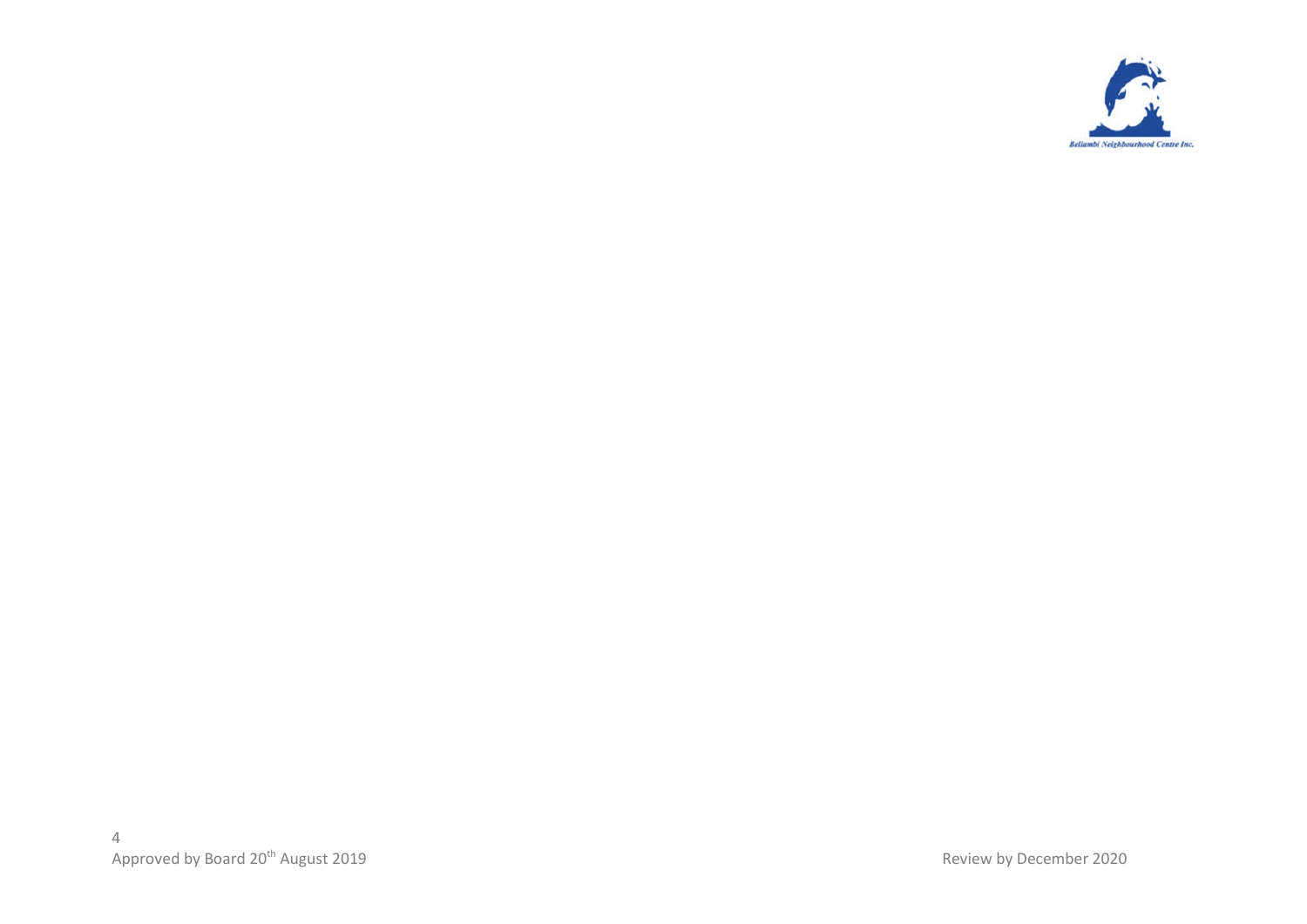

- **Objective 1** A well-maintained facility that is safe and accessible and suits the current & future needs of the community.
- **Objective 2** Provide and encourage volunteering within the community.
- **Objective 3** Celebrate our community through a program of festivals, events and activities which focus around cultural sustainability.
- **Objective 4** Increase community activities, groups and services that support financial sustainability and help strengthen individuals and the community.
- **Objective 5** Provide effective information and referrals.
- **Objective 6** To consider all aspects of sustainability in decision making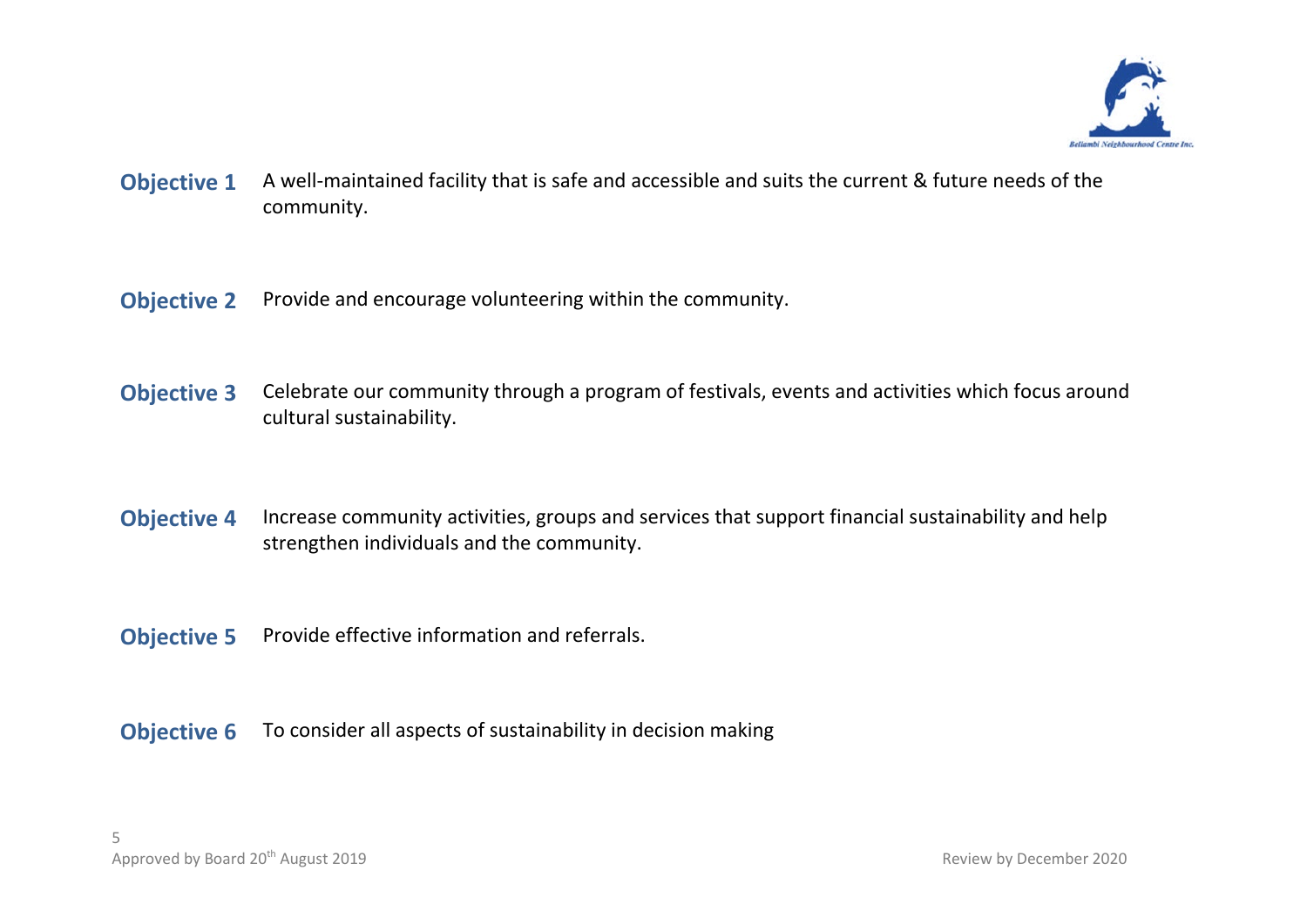

#### **Objective 1:**

Priority projects 2019: A well maintained facility that is welcoming, safe and accessible, and suits the current & future needs of the community

Ensure centre is welcoming to all cultures, refugees, people with disabilities and LGBTQI+ Audits should include accessibility (eg, autism, refugees, LGBTIQ, ATSI), disabilities, culturally diverse Formal Acknowledgement of Country which is standard and used at any formal meeting through the organisation WHS training updates for staff and volunteers. Actioned within centre and to include revised sign in procedures. Risk Assessment Matrix complete and in use Child Safe Environment ongoing assessments Incident Reports give actions for improvement, maintenance or need for training Induction for all volunteers and new hirers Current facility is cleaned and maintained to a high standard and as per license agreement Work with WCC, staff and volunteers on future kitchen refurbishment and garden plans as per Community Builders Grant. Plan for possible service disruption during proposed works for Kitchen Refurbishment and Garden Plans Develop Environmental Policy to include waste management systems such as recycling and composting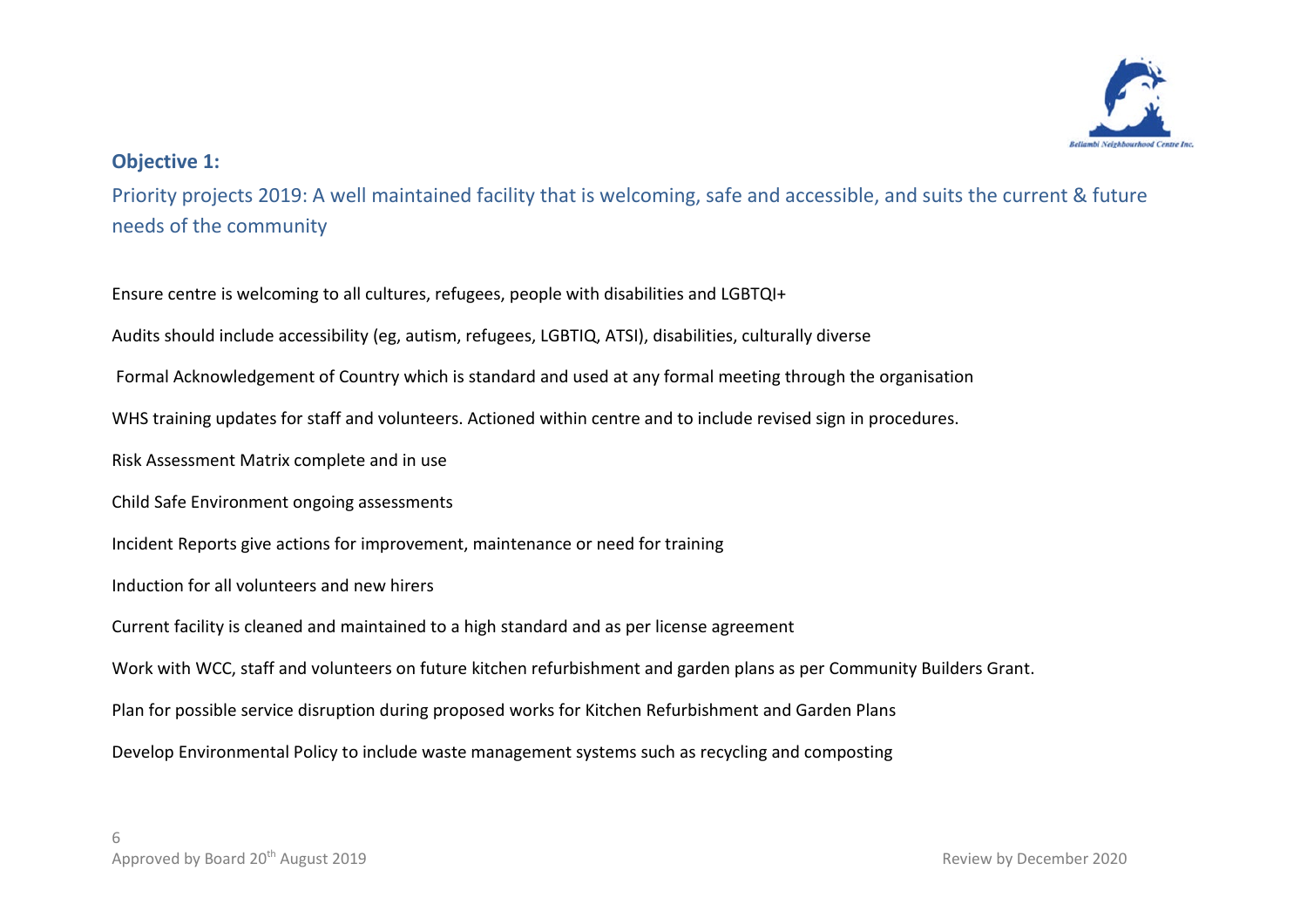

- Include acknowledgement of country at the beginning of Board meetings and other events.
- Register with ACON's
- Involvement with WINDAC
- Links to SCARF and ASPECT
- Increase usage and referrals from the centre for cultures, refugees, people with disabilities and LGBTQI
- Monthly reporting to the Board to include WHS issues, critical incidents, statistics of client base and service provided, evidence of compliance with policies
- All programs and activities have documented and actioned risk assessments
- Reduced to nil **re-occurring** Incident reports
- Cyclical maintenance and cleaning implemented. WWC inspections.
- Coordinator will be responsible for working with staff and volunteers on regular maintenance and cleaning schedules.
- The coordinator and key volunteers will develop systems to ensure ad hoc maintenance is completed quickly and within budget.
- Kitchen refurbishment to be completed by end 2020. Garden refurbishment to completed and acquitted by end 2019 Display and acknowledge history of local aboriginal art works.
- Reduced waste and cost of waste disposal. Reduced "rubbish build up in the centre"
- Willingness by volunteers to bring non-compliance issues to attention
- Volunteers and members participate in this objective and adopt practices which minimise the need for corrective practices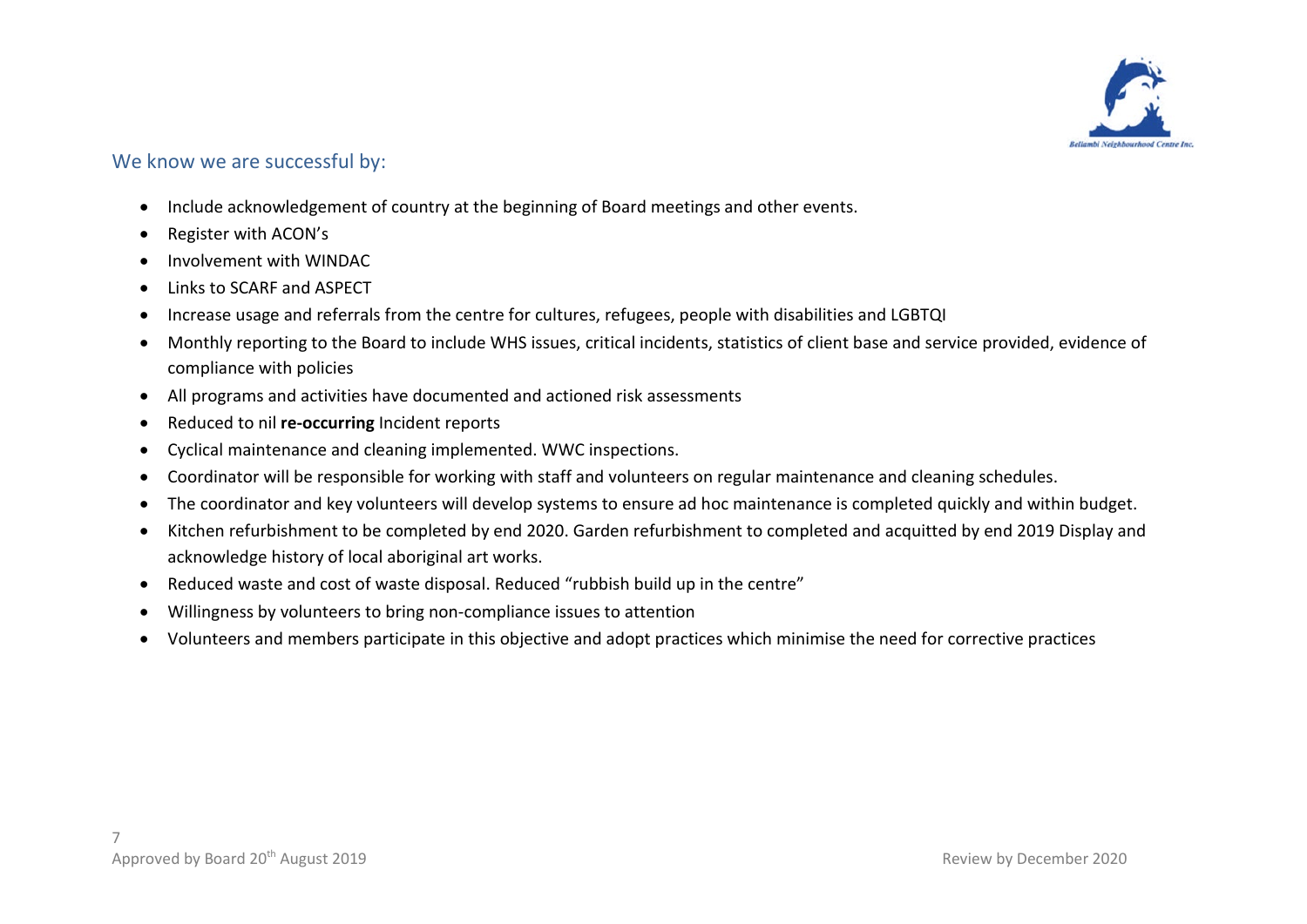

## **Objective 2:**

# Priority projects 2019: To encourage and support volunteers in their roles as key personnel within the centre

Implement regular volunteer meetings to support volunteers in their role, resource and establish team building

Ensure BNC has suitable, trained and professional volunteers as team leaders and will upskill volunteers through provision of training.

Work with Volunteering Illawarra to recruit skilled volunteers and to develop volunteer recruitment opportunities and best practices for volunteering

Ensure all volunteer roles at BNC have up to date job descriptions and rostered hours and volunteers are informed of these.

Ensure volunteers are familiar with all appropriate Operational Manuals and that these are kept up to date and in line with centre policy

Volunteer procedures ensure that volunteers do not feel obliged to work excessive hours and that volunteers have the opportunity of being familiar with policies and procedures

Ensure all volunteers (including Work Order Placement and Work for the Dole) complete Working With Children's Checks and induction training prior to commencement of work at BNC

Acknowledge volunteer contributions to the centre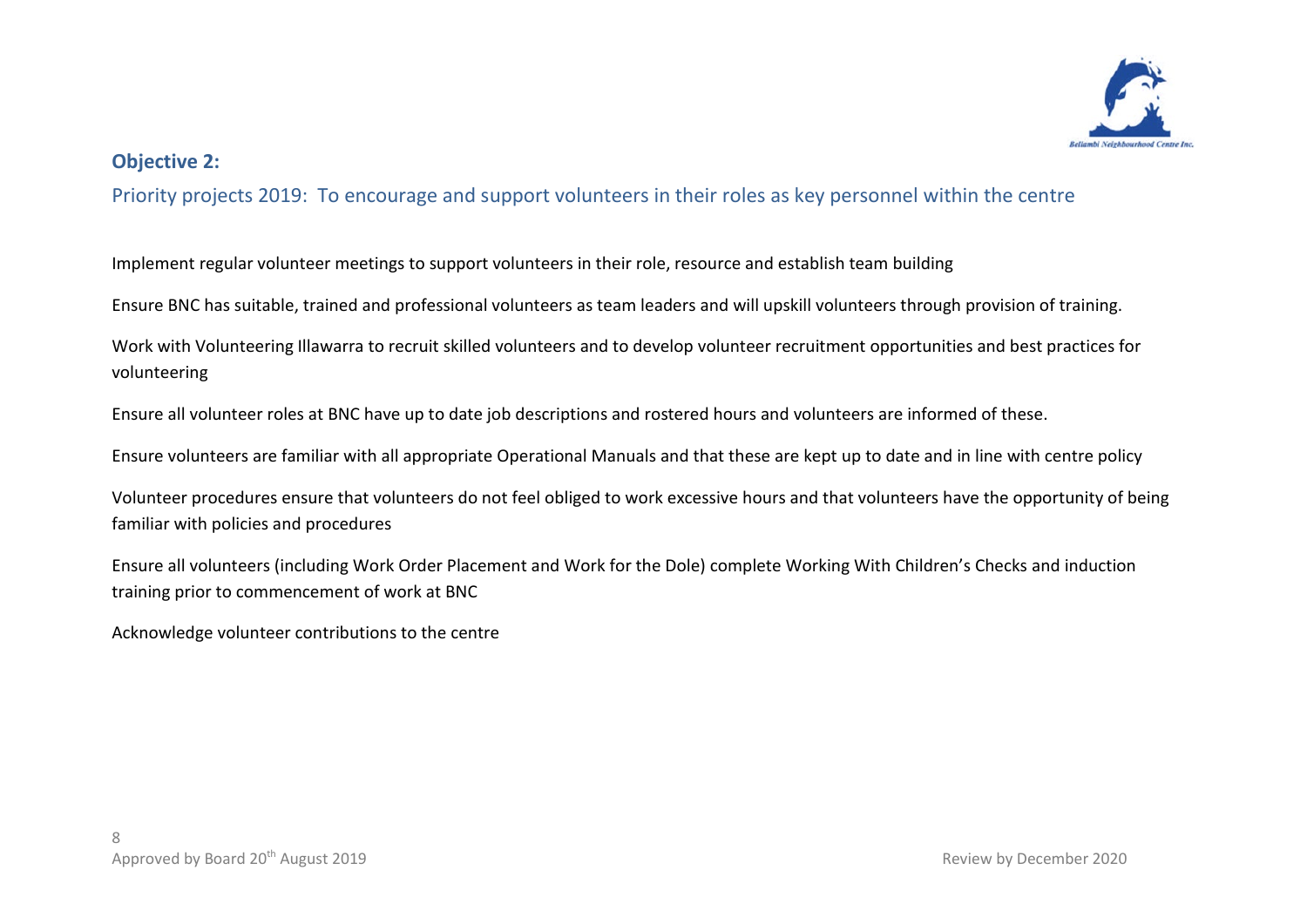

- Complete Volunteer skill audit
- An increase in the number of skilled volunteer hours
- Budget for annual training of volunteers and completion of training.
- Volunteer identification (shirts or lanyards)
- Celebration during volunteers week and luncheon at the end of the year
- Recruitment of a volunteer to support volunteers and do volunteer rosters
- Working with Volunteering Illawarra on developing best practice P&P
- Regular induction training to ensure all volunteers are inducted prior to commencement of work.
- Knowledge of and compliance with policies and procedures by all volunteers The flexibility and ability of volunteers to rotate through existing roles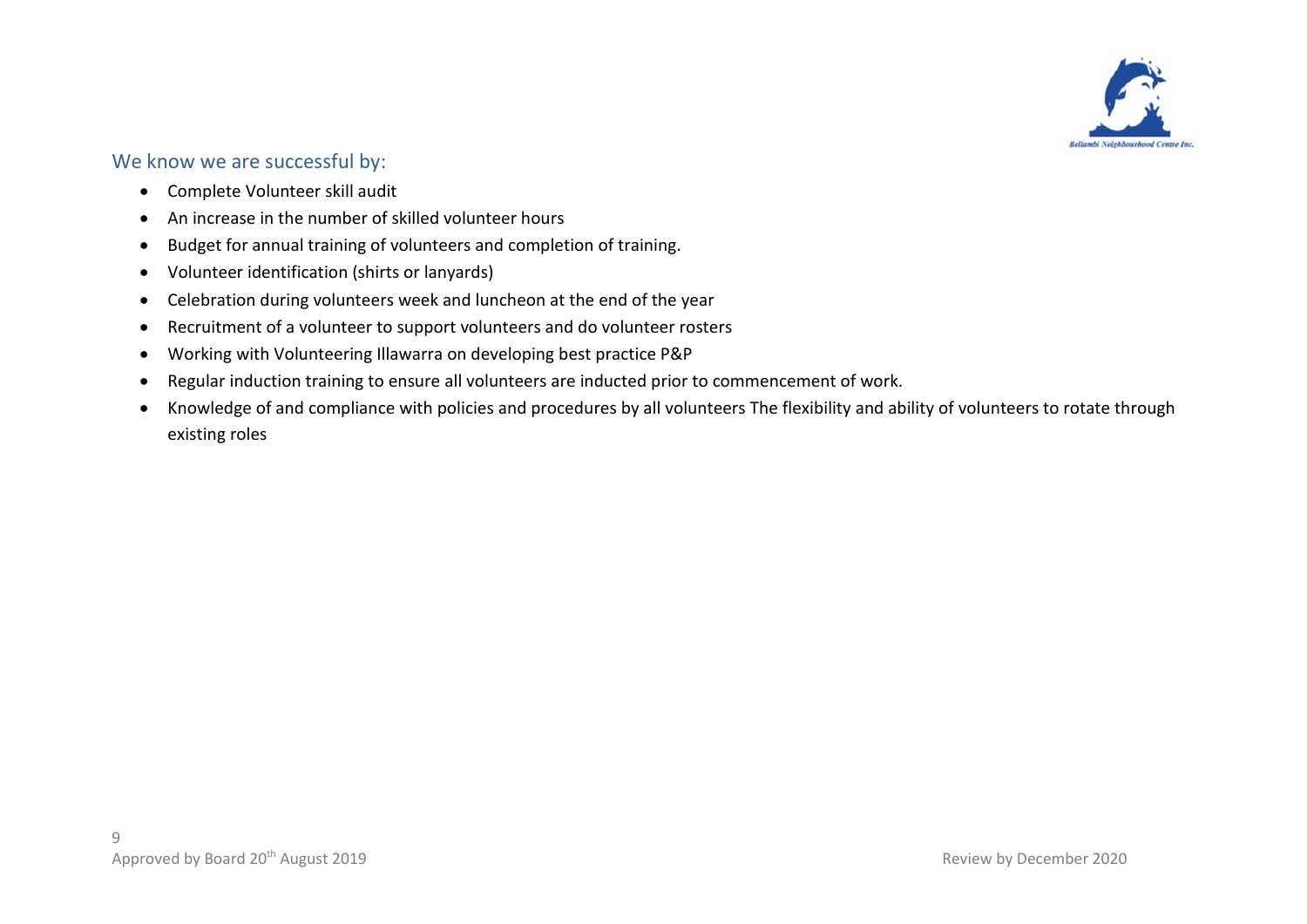

### **Objective 3:**

Priority projects 2019: Celebrate our community through a program of festivals, events, and activities which focus on cultural sustainability.

Audit - Engage with Community around what is important to celebrate

Audit – what communication systems are best for you

To include arts and culture in celebrations

Preserve and promote local heritage and contributions from the past.

Create a calendar of cultural celebrations that BNC will support

1) NAIDOC

2) Reconciliation walk

3) South Sea Festival

4) Bellambi Festival (2019 BNC 40<sup>th</sup> Birthday)

Work with local school, Our Place and other local organisations to ensure all local events are captured, and put into print calendar.

Devise ways to celebrate local successes and people

Investigate possibility of creating an outdoor gathering place at the centre (yarning Circle)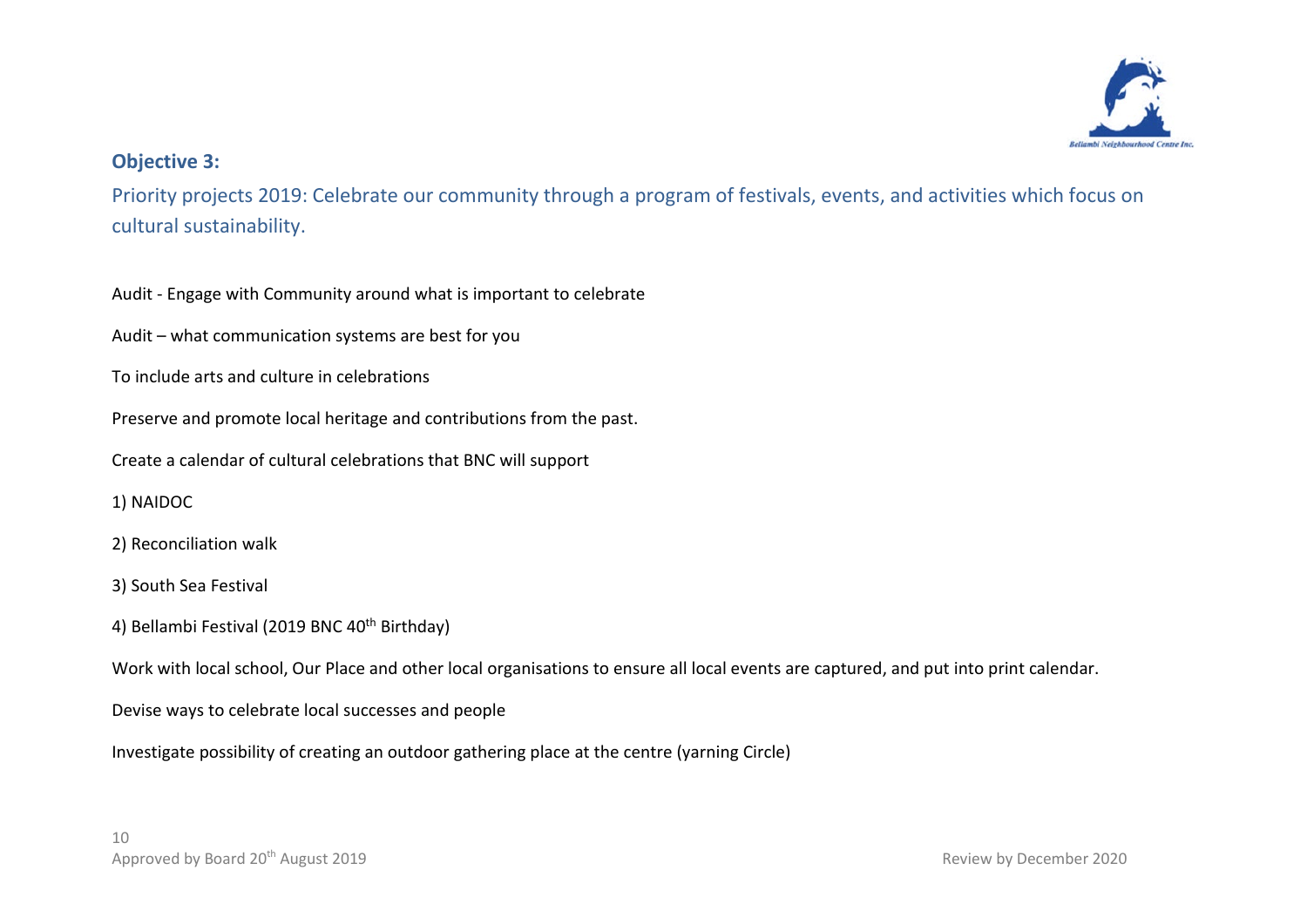

- Numbers attending events, and feedback from events.
- Increase in community members linking together
- Dedicated spaces on notice boards and keeping them up to date
- Clarity on noticeboards on: Centre-based activities, other activities, and "instructions"
- Respond to audit on what communication works best for you by implementing methods from audit result (eg: Verbal feedback updates at Community Lunch; newsletter, FB presence)
- Include art exhibition, music and dance at  $40<sup>th</sup>$  birthday celebrations.
- Include history at birthday celebration involve past staff, and clients
- Expansion of the geographical area which is covered by social activities
- Social activities provide opportunity for friendship development with growth of independence in social activities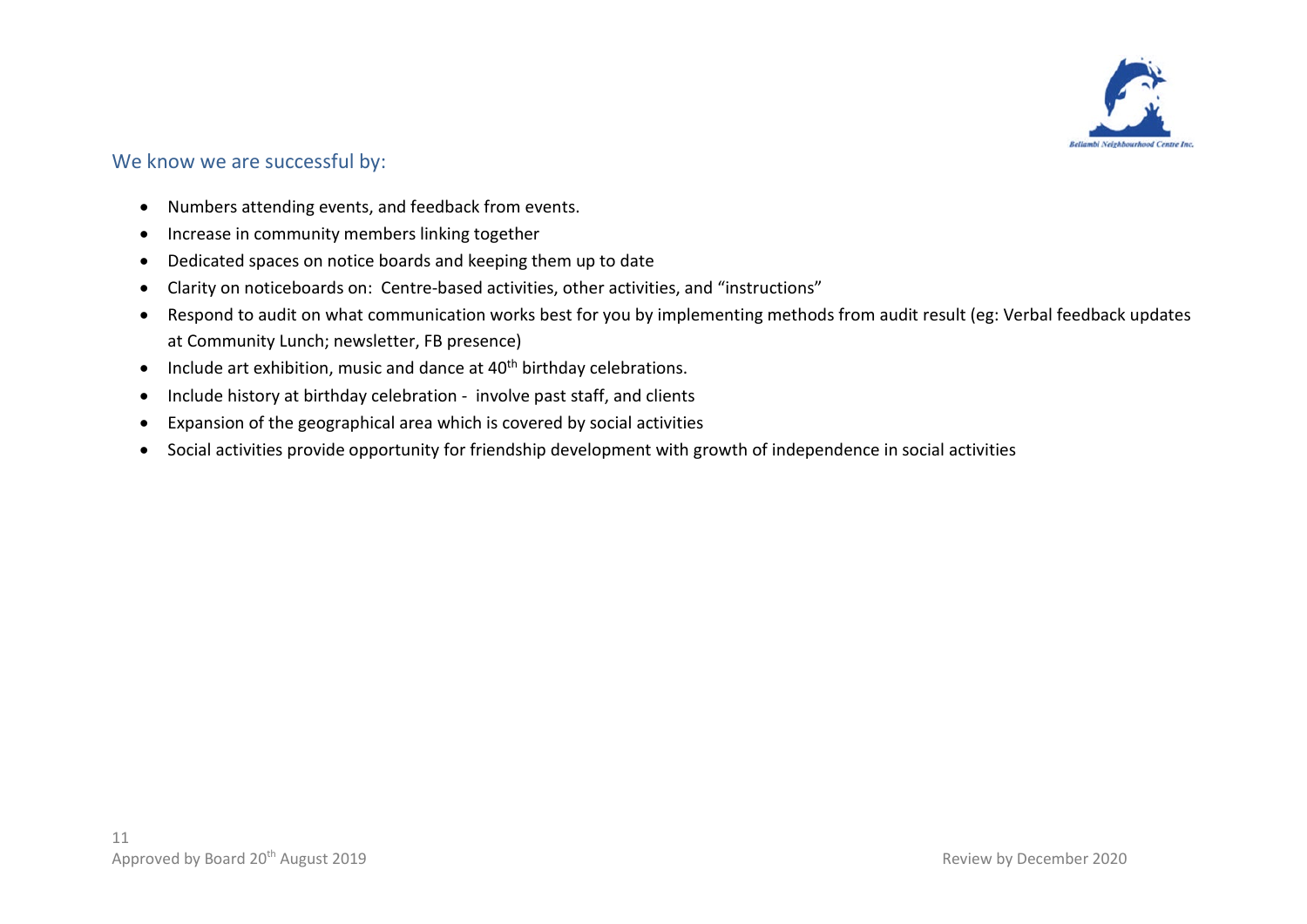

## **Objective 4:**

Priority projects 2019: Increase community activities, groups and services that help strengthen individuals and the community

Trained Volunteers to distribute EAPA vouchers

Welcome Packs for new people moving into Bellambi

Increase the number and type of outreach activities that target identified groups from TEI reforms (SCARF, Aboriginal health, Women's Centre) Including inviting organisation into the centre to offer support to increase capabilities of community (Eg: Mission re Financial Counselling; Ombudsman, Health Expo)

Increase the number for Hirers that support BNC Vision and Mission Statements making sure hirers abide to BNC Code of Ethical Behaviour

Working Party supported by Community Engagement Group to investigate support for mental health within community

Seek regular hirer feedback on their centre based actives

Re-establish support of DV Mentor Group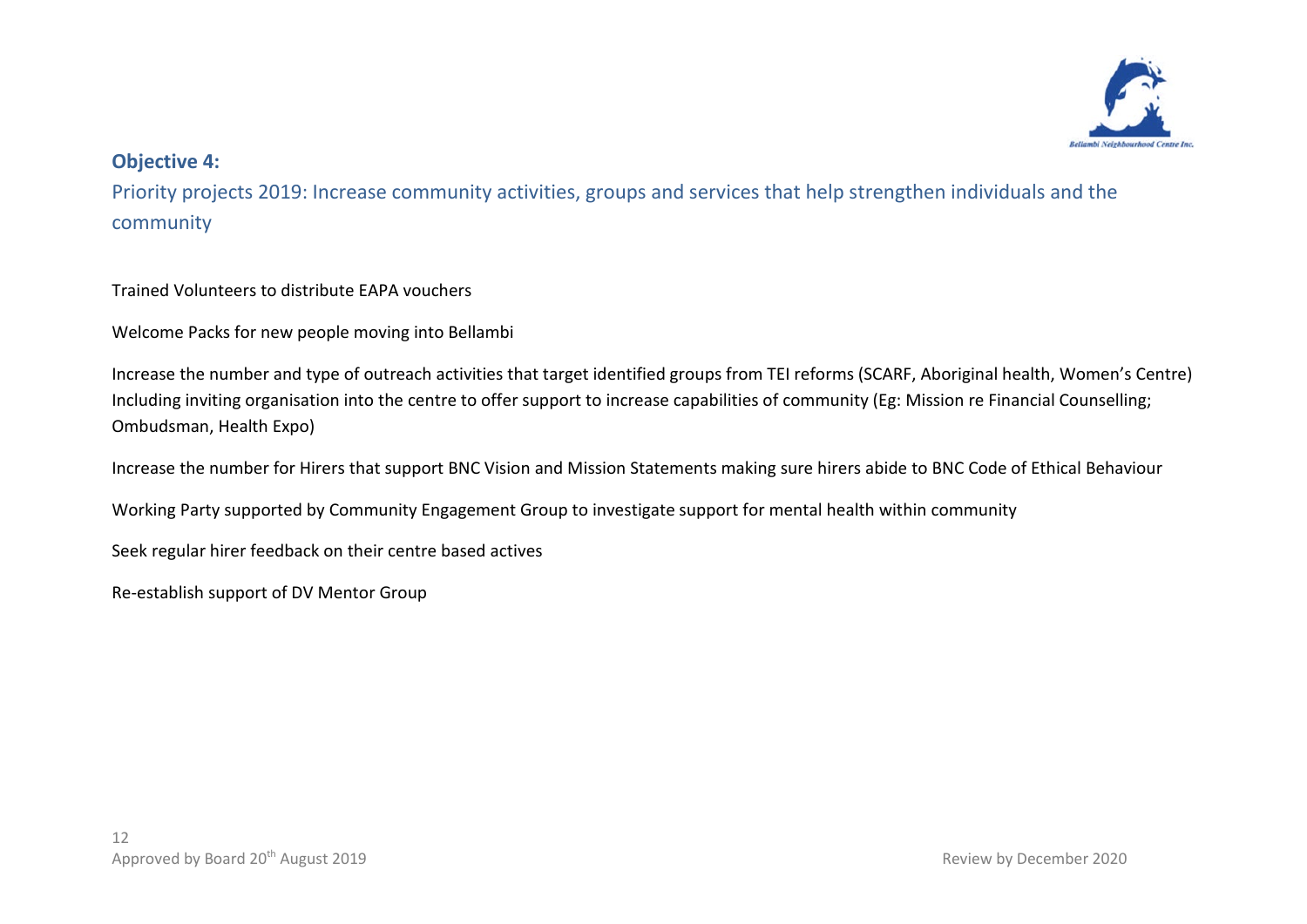

- Completion of Activity Mapping Template for TEI reforms. Followed by development and implementation of plans.
- An increase in the number of people coming to all activities at the Centre.
- Increased independence of community individuals
- Decrease in need for Crisis Management and increase in successful referrals
- Success in gaining grants for Young Beans and developing business plan for Social Enterprise
- Launch Welcome Packs
- Display BNC Vision and Mission Statement and Ethical Code of Conduct in all activity rooms in the centre
- Increased hirers
- Links to external services supporting mental health issues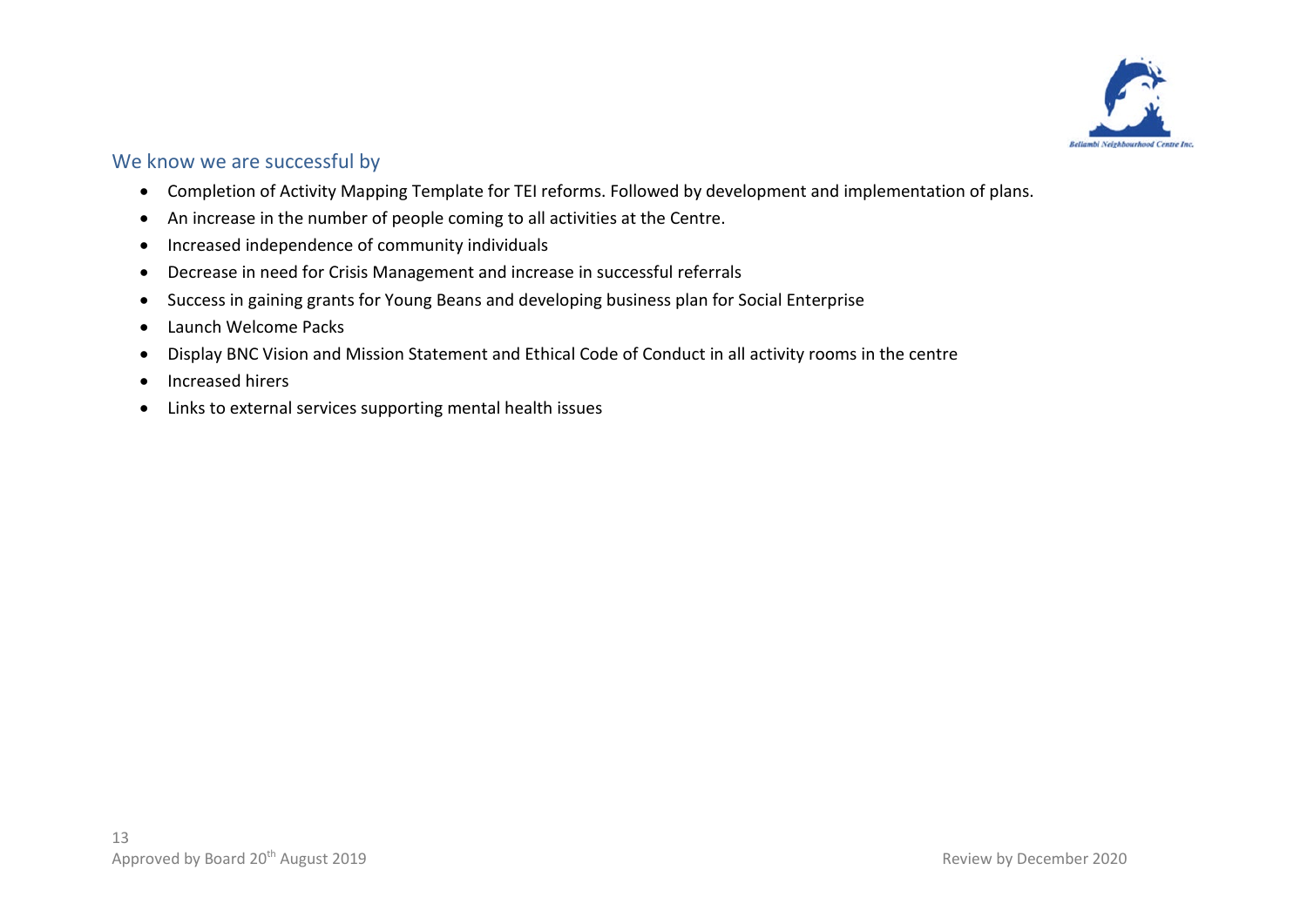

### **Objective 5:**

# Priority projects 2019 Provide Effective Information and Referrals

Develop an intake, referral and data collection process for all clients of BNC, including outlook appointment schedule and case note procedures.

Ensure full and up-to-date information service information is available and accessible for referrals

Information about BNC services freely available to other relevant services

Provide parent training groups through Family Support (EIPP) program based on assessed needs of families in the community

Advocacy

Customer service training for all customer facing volunteers – communication, referral and record keeping

Volunteers trained on how to use foyer computer so that they can assist clients needing to access internet for up to date details for all available services and that support centre clients to access service information and support. Review appropriateness of location of computer in foyer.

Assess the best use of media for communication. Marketing through school newsletters, advertiser, community radio, termly newsletter, Facebook and website with reference to BNC policy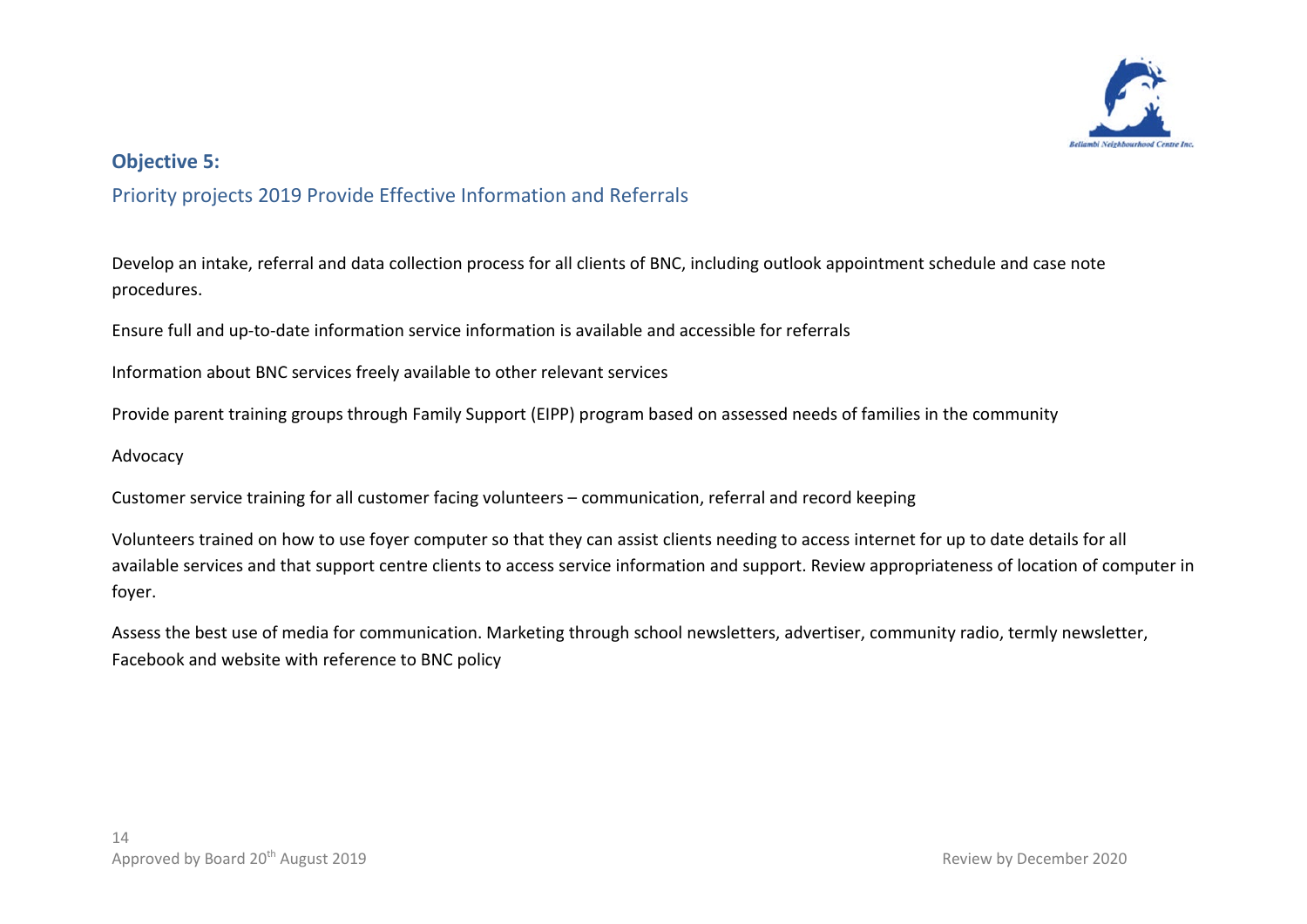

- Number of likes on FB and persons looking at Web page
- An increase in the number of new people using the centre.
- Increase in positive feedback from clients.
- Number of referrals made.
- Decrease in crisis management
- Increase in number and range of appropriate referrals
- Clear data and case notes maintained relating to referrals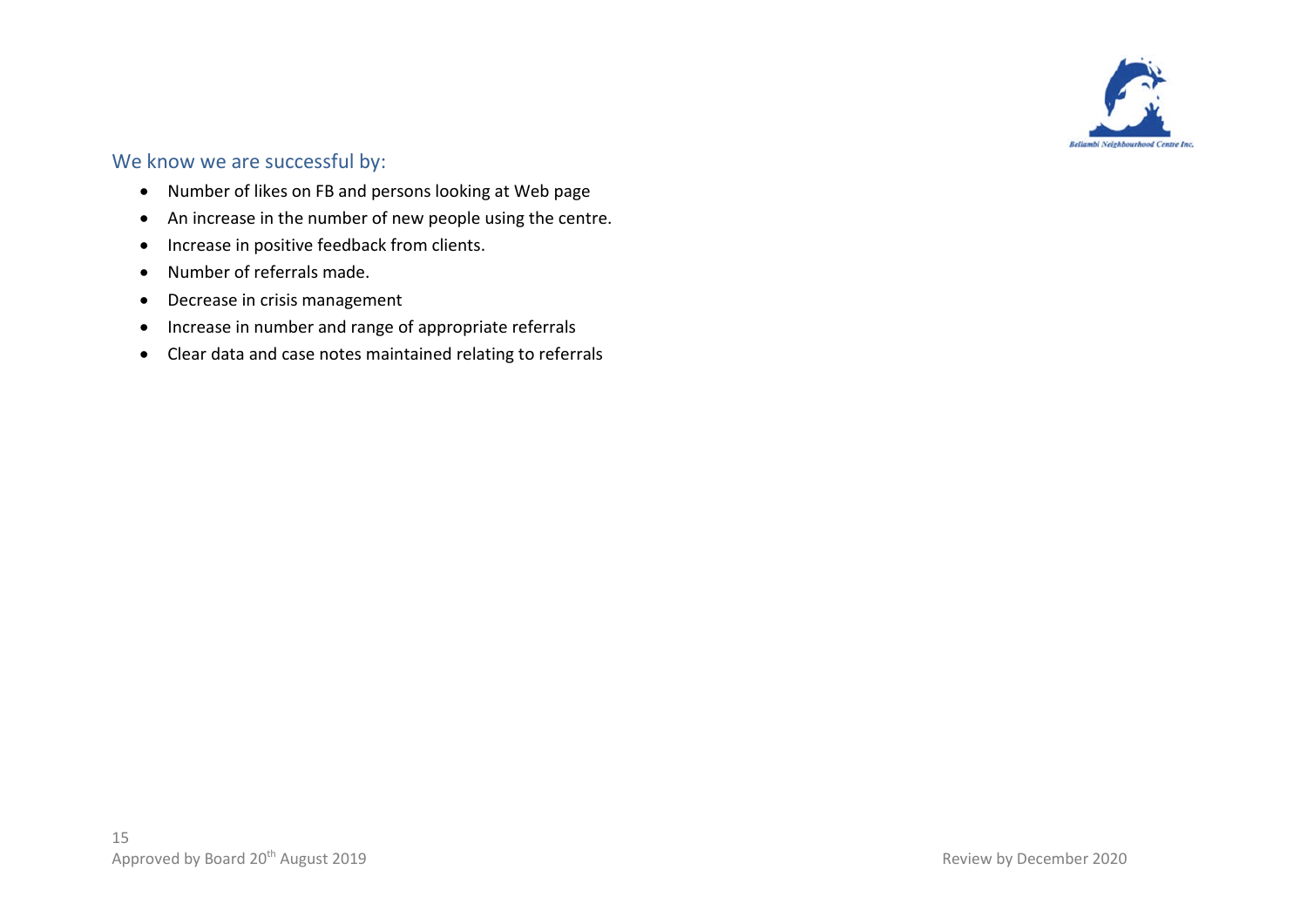

# **Objective 6:**

# Priority projects 2019 Provide To consider all aspects of sustainability in decision making

Meet funding requirements with focus on the target population for the Targeted Earlier Intervention (TEI) this being vulnerable children, young people, families and their communities, within NSW. Within the target population, the TEI priority groups are Younger parents (under 20 years); Children 0-3 years and Aboriginal children, young people, families and communities.

Apply for grants to further develop existing programs ie Young Beans as a Volunteer run Social Enterprise – social connecting, skill building and employment pathways; Community Lunch - Making Healthy Normal Grant; Family Support – Making Healthy Normal Grant Mental Health and Wellbeing

Connecting with Corrimal Chamber of Commerce to support programs in the Centre through Business sponsorship (in kind or financial)

Grow positive relationships with local service clubs and organisations which may support BNC financially or in kind

Ensure sustainability of breakfast and lunch programs by working in partnership with other supporting organisations

Ensure financial viability of the shop while meeting the needs of community in regards to food security.

Support a positive culture within the Centre

Celebrate our history and the skills and talents of local people through weekly acknowledgements at Community lunch, tapping into existing skills of volunteers and 40<sup>th</sup> birthday celebrations.

Continual skill audit as part of succession planning for the Board

Review financial policy and procedures

Increase overall usage of the Centre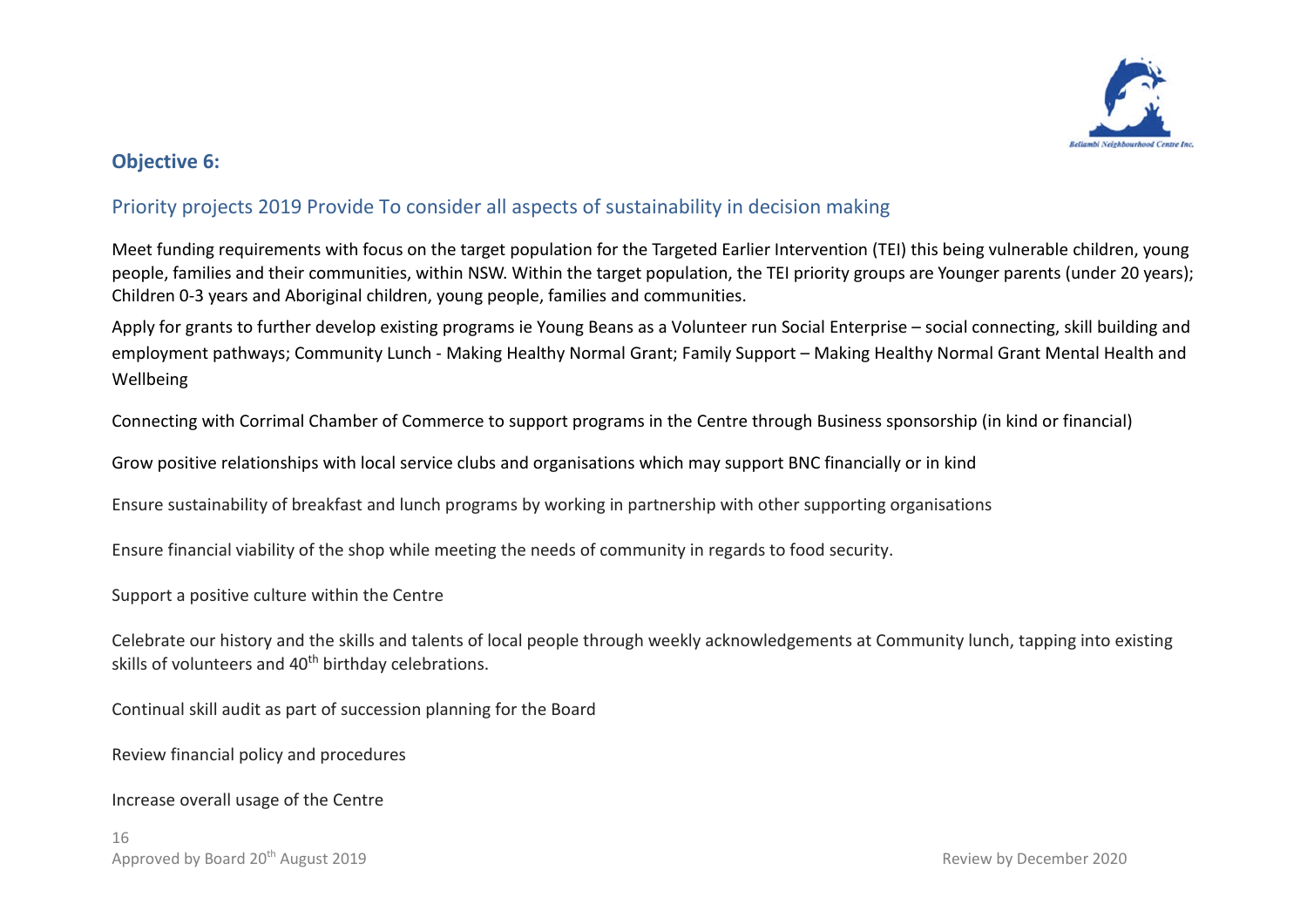

Increase out of core business hours usage of the Centre for hirers who pay full fees.

Reduce waste in the Centre

#### We know we are successful when:

- Data collection and statistics provide evidence that funding requirements are being met
- Case notes document the nature of the support BNC is providing to the people identified in the TEI intervention
- Grant applications and approaches to local service clubs for additional financial or in kind support are successful
- Relationships with other organisations, eg, schools, enable a collaborative relationship for valuable and meaningful programs
- Positive collaborations with businesses and services support BNC to sustain the shop as a financially viable enterprise while maintaining support of food security for community
- Communication and sharing of knowledge of Centre activities enhances the culture within the Centre
- Recognition of volunteers and community members is regularly promoted
- Any vacancy on the Board is able to be filled by a person with the skills identified as needed
- Promote availability of the Centre for hire by outside fee-paying services
- Waste is visibly reduced, which will be visible on site and will also reduce costs of waste disposal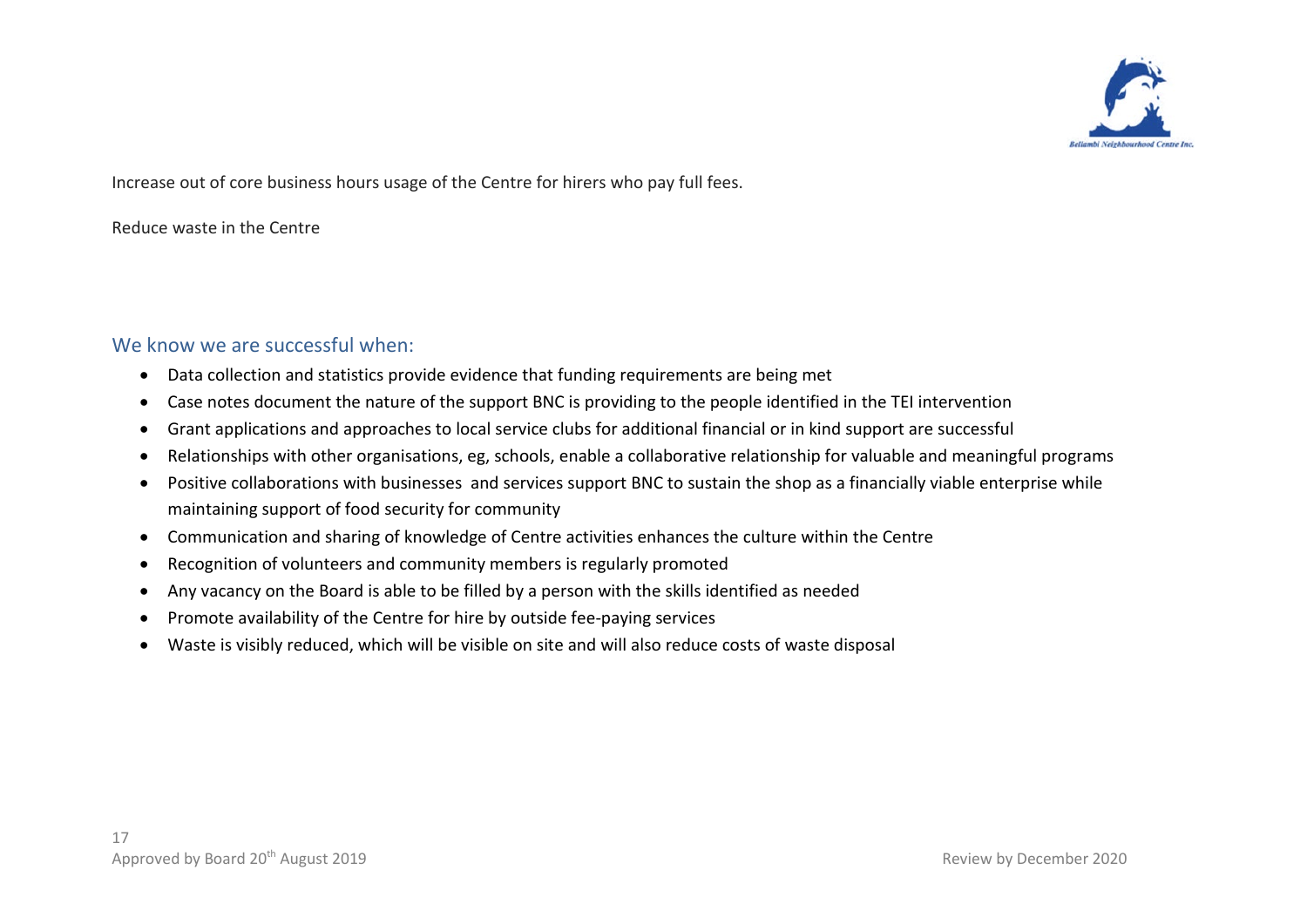

## **Pathways: Priority projects 2019**

#### Effective Governance

Policy Development and review (four policies to be reviewed each meeting)

Effective reporting and documentation of service delivery

Strategic Plan guides decisions and directions

Compliance with privacy and confidentiality requirements

Regular reports to Board which address identified issues and within set formats

Accountability to community, association members and funding bodies

#### Strong Partnerships

Organisational structure – Board, Coordinator, Staff and volunteers – working towards shared goals of strategic plan

Collective Impact through involvement on ISSIT Advisory Board

Community Engagement Group – board reps, manager and open to all community members

Actively pursue partnerships which will help BNC achieve its objectives

Put clear agreements in place to ensure partnerships are successful. Partnership policy. Seek pro-bono legal advice if possible.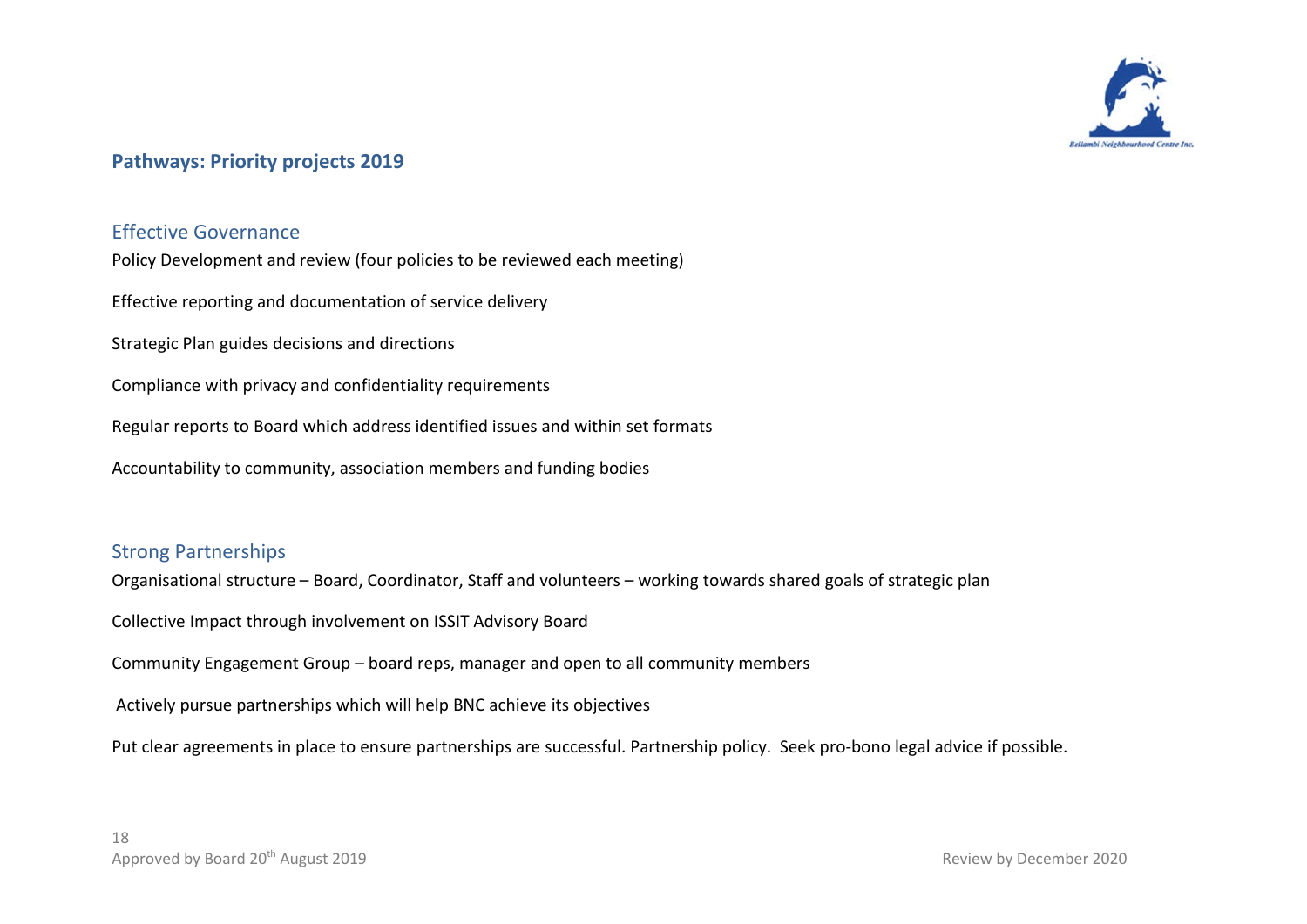

#### Great People

Fortnightly staff and volunteer meeting – support and supervision

Shared custom feedback

Publically acknowledge of success of Volunteers, staff and BNC in general

Look at range of workplace placements which may be available, eg, graphic art, communications, marketing

## Continuous Improvement

Feedback mechanisms in place for all programs to coordinator

Feedback processes in place with board and coordinator

Performance reviews for staff

Work plans for staff

Comment box in foyer – actioned

The Strategic Plan is a working document and all decisions must refer back to the Plan